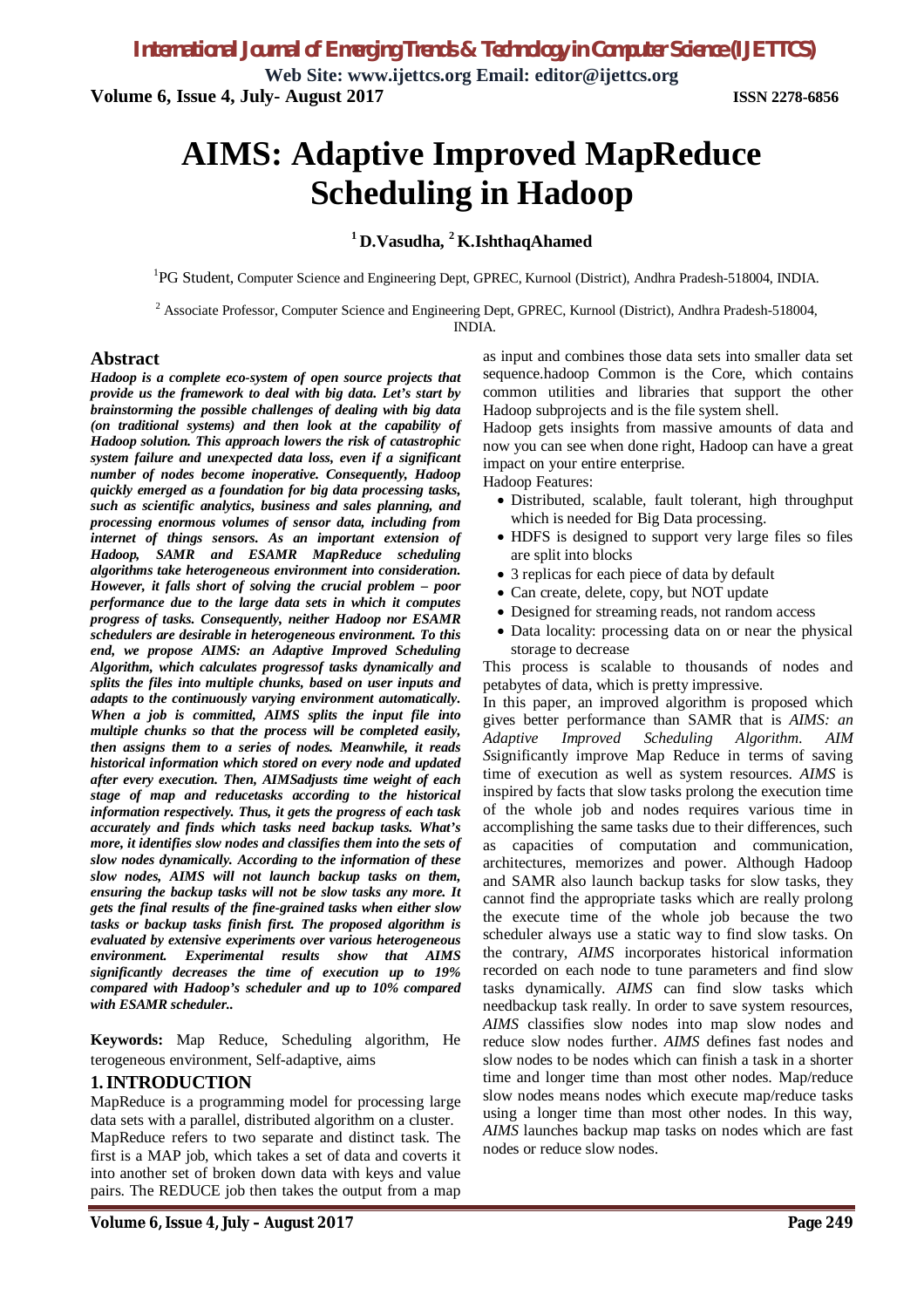**Web Site: www.ijettcs.org Email: editor@ijettcs.org Volume 6, Issue 4, July- August 2017 ISSN 2278-6856**

#### **The improved featured of this papers are as follow:**

- AIMSwill use the history of previou executed
- AIMSwill perform the map tasks in different stategs to check the slow tasks.
- AIMSwill analyze and identify the reduce node and map nodes which are taking long time to complete .

The entire paper is described asbelow. Section II Will describe themain concepts of current algorithms those are used in current Hadoop world and their minus points.. Section III introduces the *AIMS* and reports the implementation details. Section IV describes the experimental results. Section V draws the conclusion with pointing out our future work.

### **2. RELATED WORK**

In order to understand the programming model that is the basis of *AIMS*, this section provides a brief view of MapReduce. It first introduces the preliminary knowledge about MapReduce and then overviews the related work.

#### **A. Basic conceptions in MapReduce**

Map Reduce is a programming model enabling a great many of nodes to handle huge data by cooperation. In traditional Map Reduce scheduling algorithm, a Map Reduce application needs to be run on the Map Reduce system is called a *"job"*. A *job* can be divided into a series of *"Map tasks"(MT)* and *"Reduce tasks"(RT)*. The tasks whichexecute map function are called *"Map tasks"*, and which execute reduce function are called *"Reduce tasks"*.

In a cluster which runs Map Reduce, nodes were classified into *"Name Node"* and *"Data Node"* from data storage aspect. There is only one *Name Node*, which records all the information of where data is stored. thereare lots of *Data Nodes* which store data. There are only one *"Job-Tracker"(JT)* and a series of *"Task Tracker"(TT)*.*Job Tracker* is a process which manages jobs. *Task Tracker* is a process which manages tasks on the corresponding nodes. Table I lists all the conceptions and notions used in this paper.

MapReduce scheduling system involves six steps when executing a MapReduce job, illustrated in Figure 1 [1].

First, user program forks the MapReduce job. Second, master distributes *MT* and *RT* to different workers. Third, *MT* reads in the data splits, and runs map function on thedata which is read in. Fourth, these *MT* write intermediate key/value pairs into local disks. Fifth, *RT* read the inter-mediate results remotely, and run reduce function on the intermediate results which is read in. At last, these *RT* write the final results into the output files.



**Figure 1.**Overview of a MapReduce job

#### **B. Map Reduce scheduling algorithm in Hadoop**

Hadoop default scheduler starts speculative tasks based on a simple heuristic that compares each task's progress to the average task progress of a job.Hadoop chooses a task for it from one of three categories: Any failed tasks are given the highest priority. Non-running tasks are considered. For maps, tasks with data local to the node are chosen first.

Slow tasks that need to be executed speculatively are considered. To select speculative tasks, Hadoop monitors the progress of tasks using a Progress Score (PS) between 0 and 1. The average progress score of a job is denoted by PSavg.The Progress Score of the ith task is denoted by PS[i].

It supposes that the number of tasks which are being executed is T.

The number of key/value pairs need to be processed in a taskis N, the number of key/value pairs have been processed in the task is M, and the task has finished K stages (only for reduce task. There are three stages in a reduce task: copy data phase, sort phase and reduce phase). Hadoop gets PS according to the Eqs. 1 and 2 and launches backup tasks according to the Eq. 3.

$$
PS = \begin{cases} M/N & \text{For } MT, \\ 1/3 * (K + M/N) & \text{For } RT. \end{cases} \tag{1}
$$

$$
PS_{avg} = \sum_{i=1}^{T} PS[i]/T
$$
 (2)

For task 
$$
T_i
$$
:  $PS[i] < PS_{avg} - 20\%$  (3)

If the Eq. 3 is fulfilled, Ti needs a backup task. The main shortcomings of this method include:

- i.In Hadoop, the values of REDUCE1, REDUCE2, REDUCE3, MAP1, MAP2 are 0.33, 0.33. 0.34, 1 and 0 respectively. However REDUCE1, REDUCE2, REDUCE3, MAP1 and MAP2 are dynamic when tasks running on different nodes, especially in heterogeneous environment.
- ii.Hadoop always launches backup tasks for those tasks of which PSs are less than P Savg20%. In this case, Hadoop may launch backup tasks for wrong tasks. For example, task Ti's PS is 0.7 and needs 100 seconds to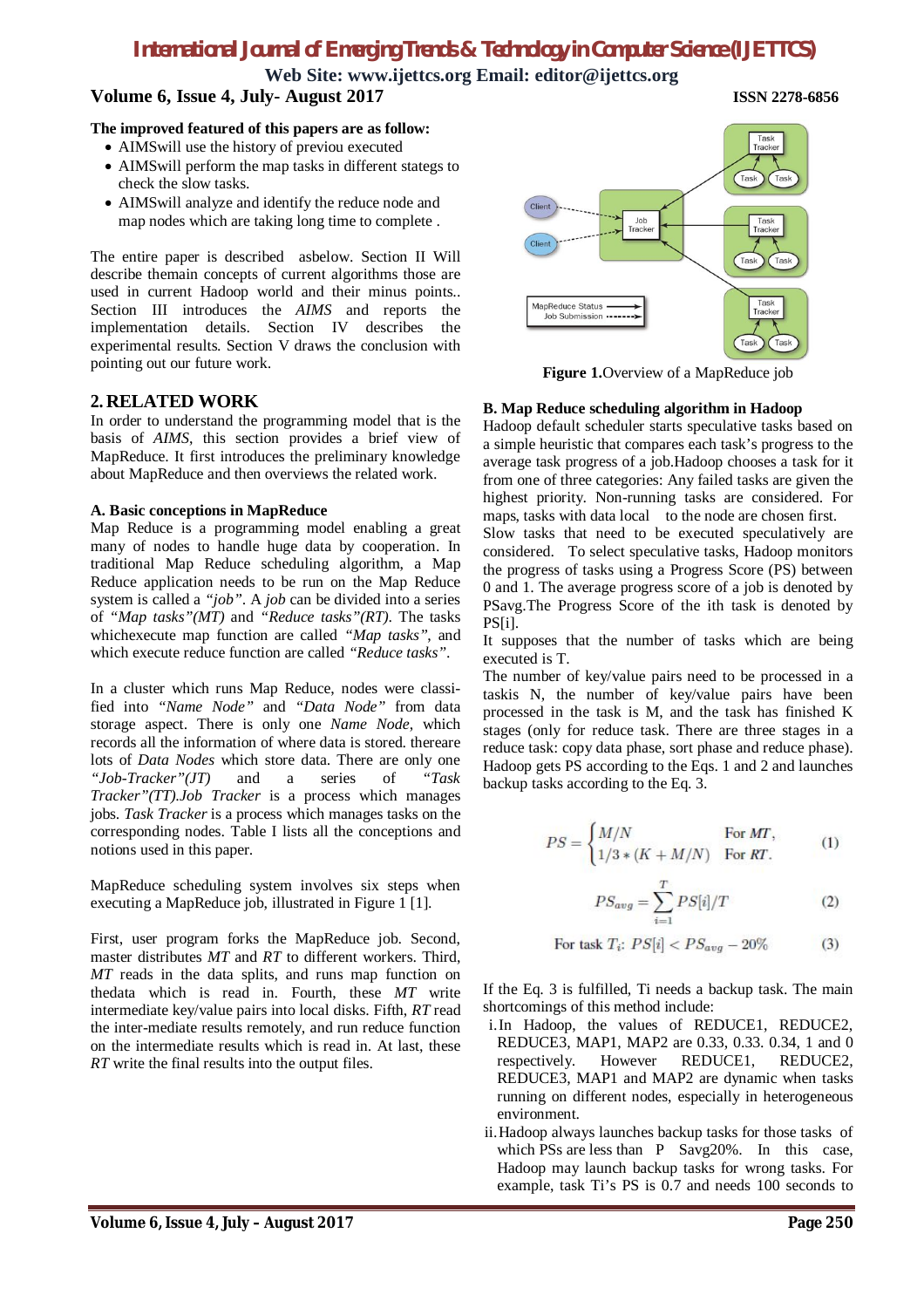**Web Site: www.ijettcs.org Email: editor@ijettcs.org Volume 6, Issue 4, July- August 2017 ISSN 2278-6856**

finish its work, while another task Tj's PS is 0.5, but only needs 30 seconds to finish its work. Suppose the average progress score P Savg is 0.8, the method will launch a backup task for Tj according to the Eq. 3. If we launch a backup task for Ti instead of Tj, it will save more time. What's more, tasks that PS is larger than 0.8 will have no chance to have a backup task, even though they are very slow and need a very long time to finish. This is because P Savg will never be larger than 1.

iii.Hadoop may launch backup tasks for fast tasks. For example, there are 3 RT Ri, Rj, Rk, and their PSs are 0.33, 0.66 and 0.66. In this case, P Savg =  $(0.33+0.66+0.66)=3$  = 0.55. According to the Eq. 3, we should launch a backup task forRi. However, the second stage, sort stage, only needs a very short time in a real system. It is unnecessary to launch a backup task for Ri.

#### **C. ESAMR Map Reduce scheduling algorithm**

ESAMR Map Reduce scheduling algorithm always launches backup tasks for those tasks which have more remaining time than other tasks. Suppose a task T has run Tr seconds. Let PR denotes the progress rate of T, and TTE denotes how long time remaining until T was finished. ESAMR Map Reduce scheduling algorithm computes PR and TTE according to the Eqs. 4 and 5. PS in the Eq. 4 is computed according to the tasks, it often launches backup tasks for inappropriate tasks. This is because ESAMR cannot find TTE for all the running tasks correctly. One shortcoming of ESAMR, which is same to Hadoop, is the values of REDUCE1, REDUCE2, REDUCE3, MAP1, MAP2 are 0.33, 0.33. 0.34, 1 and 0 respectively.Another shortcoming ofESAMR MapReduce scheduling algorithm is it does not distinguish map slow nodes and reduce slow nodes. One node may executes MT quickly, but executes RT slower than most of other nodes. ESAMRjust considers one node either fast node or slow node, does not classify slow nodes further.

### **3. .AIMS: AN ADAPTIVE IMPROVED SCHEDULING ALGORITHM**

AIMS is designed with most important features required for mapreduce job execution. That leads to get the more accuracy of the job tracker. However, AIMS gets more accurate PSs of all the tasks by using historical information By using accurate PSs, AIMS finds real slow tasks and decreases more execute time compared with Hadoop an SAMR and ESAMR. Below Algorithm illustrates the process of AIMS. Sub section III-A describes how to read historical information and tune parameters using it. Subsection III-B describes how to find slow tasks. Subsection III-C describes how to find slow TTs. Subsection III-D describes when AIMS launches backup tasks. Subsection III-E describes the implementation details of AIMS.

#### **Algorithm 1 AIMS algorithm**

Fig.2 explains the entire flow of the AIMS algorithm step by step and explains the outcome of the algorithm. . Implementation of AIMS

**Figure 2**.AIMS algorithm stages

This subsection introduces implementation details of AIMS. AIMS supposes the weight of "Execute map function" is MAP1, and the weight of "Reorder intermediate results" is MAP2, the weights of "copy data", "sort", and "merge" are REDUCE1, REDUCE2 and REDUCE3 respectively, which are illustrated in Figure.2

#### **A. Start Process:**

Aims algorithm will be invoked using aims.sh script with few parameters. Once the algorithm is invoked then all the reESAMRd methods and algorithm internal processes will be called and executed. Below is the syntax for aims algorithm and examples.

Once the command is executed then automatically all the processes will be called out to execute the given job (i.e. grep) and asks the users to proved the input split size that to be used for splitting the file. This increases the process speed

sh aims.sh <job><input\_file><outpu\_dir> ex: sh aims.sh grep gprec.txt output2

#### **B.Backup Tasks:**

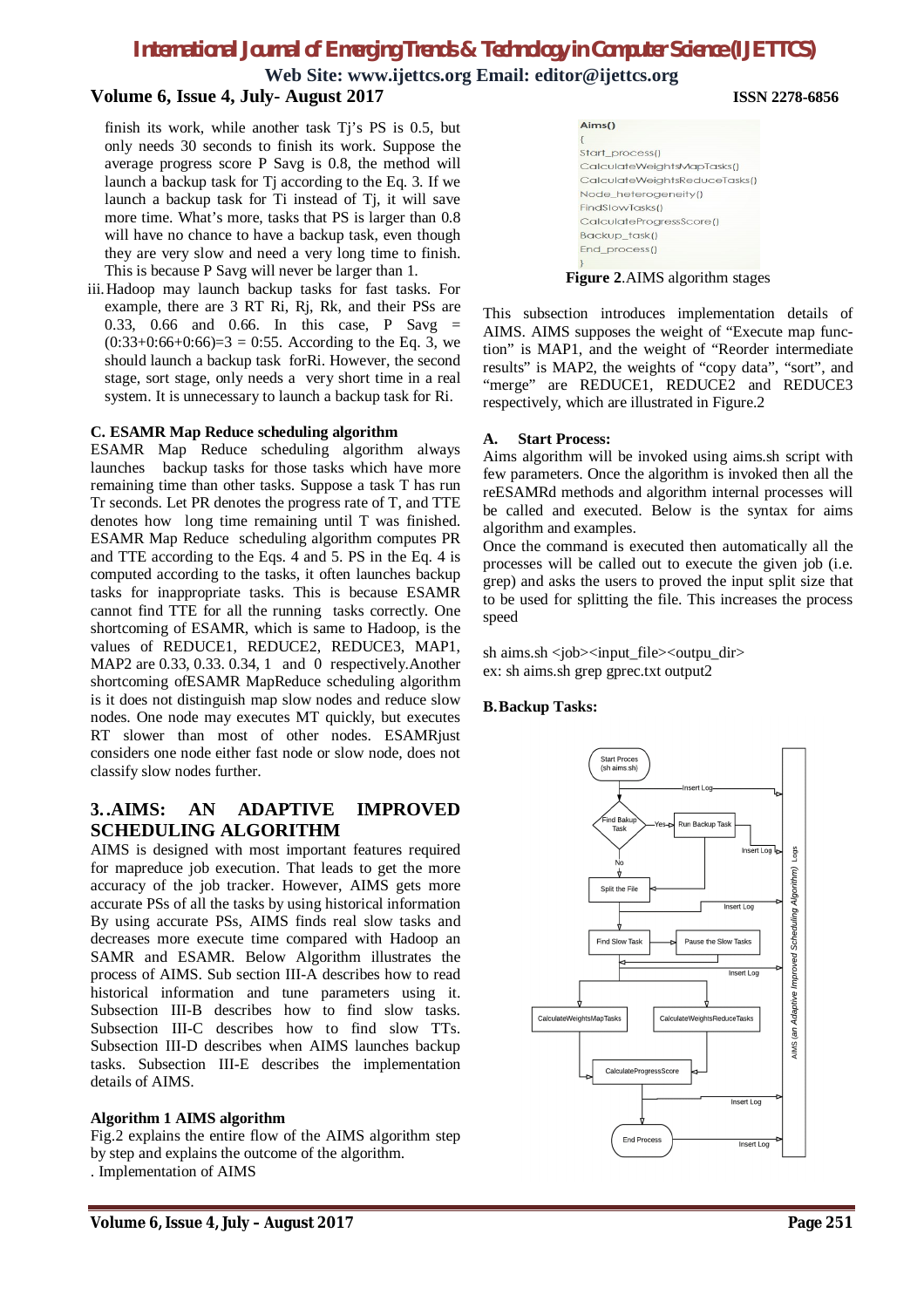**Web Site: www.ijettcs.org Email: editor@ijettcs.org**

### **Volume 6, Issue 4, July- August 2017 ISSN 2278-6856**

BackupTask method verifies any pending jobs are available that need to be executed before starting the actual job. If any pending jobs available then it resumes those jobs and then continue the actual processes as shown in Fig.2.

> Backup task() for each pi=1..n get process\_status(pi) if pi=fail insert details (pi) into log file else resume pi

*AIMS* uses a parameter, *HISTORY PRO(HP)*(range from of*MT* is 0, *REDUCE1*, *REDUCE2* and *REDUCE3* of *RT* are all 1/3.

If there are slow tasks, and Eq. 15 is fulfilled, a backup task can be launched when some of *TTs* are free. *BACKUP PRO(BP)*(range from 0 to 1) is used to define the maximum proportion of backup tasks in all the tasks. Suppose the number of backup tasks is *BackupNum*, the number of all the running tasks is *TaskNum*. The Eq. 5 must be fulfilled in the system.

*BackupN um < BP T askN um* (5)

#### Therefore,  $MAP1 + MAP2 = 1$  and  $REDUCE1 + REDUCE2 + REDUCE3 = 1.$ *MAP1, MAP2, REDUCE1, REDUCE2* and *REDUCE3* are computed according to methodillustrated in Figure 2. Suppose the number of key/value pairs which have been processed in a task is  $N_f$ , the number of overall key/value pairs in the task is  $N_a$ , the current stage of processing is *S* (limited to be 0, 1, 2), the progress score in the stage is*SubP S*.

| Start_process():   |                                                                             |
|--------------------|-----------------------------------------------------------------------------|
|                    | if <b>a job has completed</b> PFM <b>of its map tasks</b> then              |
|                    | M1=CalculateWeightsMapTasks                                                 |
| $M2 = 1 - M1$      |                                                                             |
| end if             |                                                                             |
|                    | if a job has completed PFR of its reduce tasks then                         |
|                    | $\leq$ R1; R2 >= CalculateWeightsReduceTasks                                |
| $R3 = 1 - R1 - R2$ |                                                                             |
| end if             |                                                                             |
|                    | slowTasks=FindSlowTask                                                      |
|                    | run backup tasks for slowT asks                                             |
|                    | if <b>a job has finished</b> then                                           |
|                    | run K means algorithm to re-classify historical information into k clusters |
| end if             |                                                                             |

*AIMS* computes *PS* more accurate than Hadoop andESAMR, Because *MAP1, MAP2, REDUCE1, REDUCE2* and *REDUCE3* are tailored according to historical information. However, in Hadoop and ESAMR, *MAP1, MAP2, REDUCE1, REDUCE2* and *REDUCE3* are 1, 0, 0.33, 0.33, 0.34 respectively, which cannot adaptive to different environment. After getting exact *PS*, *AIMS* computes the remain time of all the running tasks, *T T E*, according to the Eq. 5. By this way, *AIMS* finds real slow tasks and launches backup tasks for these slow tasks on fast nodes of this kind of tasks consequently.

#### **C. FindSlowTask:**

#### FindSlowTasks()

set SlowT asks //a temp list to save all slow tasks

for each job that has completed P F M (or P F R) of its map (or reduce) tasks do

for each running task i of the job do

ProgressScore<sub>l</sub> = CalculateProgressScore

ProgressRate<sub>l</sub> = ProgressScore/Tr, where Tr<sub>i</sub> is the time that has been used by the task

TTE=(1-ProgressScore)/ProgressRate

endfor

 $\overline{\text{ATE}} = \sum_{i=1}^{N} \overline{TPE} i/N$ , where N is the total number of running tasks of the job

for each running task of the job do

if TT E-ATT E> AT TE \* threshold then

slowTasks.add(th task)

endif

end for

end for

return SlowT asks

#### **D.CalculateWeightsMapTasks:**

if a node has finished map tasks for the job then calculate tempMAP1 based on the job's map tasks completed on the node

- 1. CalculateWeightsMapTasks()
- 2. If a node has finished map tasks for the job then
- 3. calculate tempM1 based on the job's map tasks completed on the node
- 4. M1=randomly chosen first stage weight M1 from the corresponding node's history
- 5. beta=abs(tempM1-M1)
- 6. for each M1[i] 2 the node<sup>0</sup>s history,  $i=1,2,...,K$  do
- 7. If abs(M1[i]-tempM1]<beta then
- 8.  $MI = MI$
- 9. beta=abs(tempM1-MI<sub>II</sub>)
- 10. end if
- 11. end for
- 12. return M1
- $13.$  else
- 14.  $MI = \sum_{i=1}^{k} M1[i]/k$
- 15. return M1
- 16. end if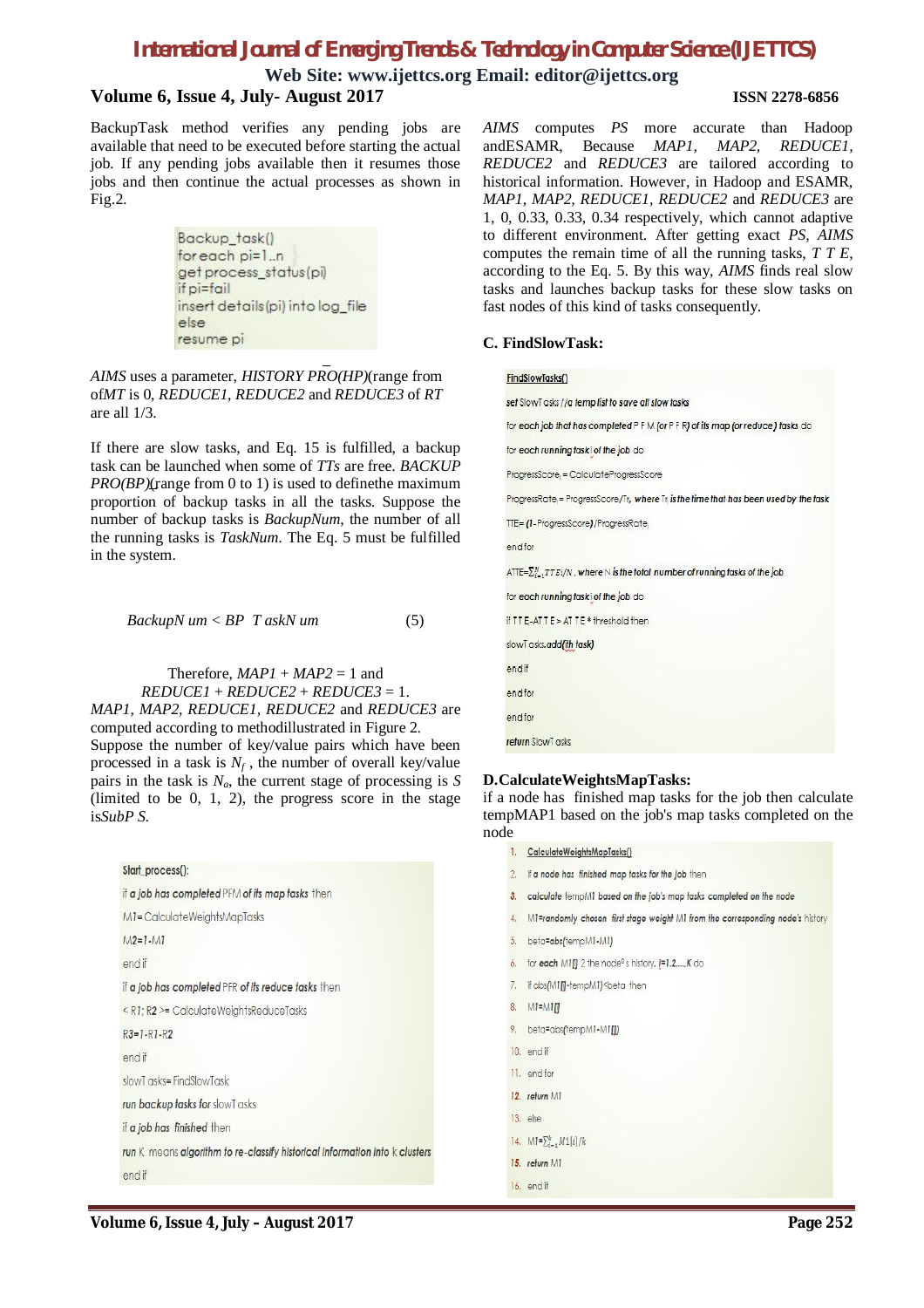**Web Site: www.ijettcs.org Email: editor@ijettcs.org**

#### **Volume 6, Issue 4, July- August 2017 ISSN 2278-6856**

#### **E.CalculateweightsReduceTasks:**

if a node has finished reduce tasks for the job then calculate tempREDUCE1 based on the job's reduce tasks completed on the node

CalculateWeightsReduceTasks() if a node has finished reduce tasks for the job then calculate tempR1 based on the job's reduce tasks completed on the node calculate tempR2 based on the job's reduce tasks completed on the node <R1; R2 >=a randomly chosen R1 and R2 pair from the node's history beta =  $abs(tempR1 r1) + abs(tempR2 r2)$ for each R1[i] and R2[i] pair in the node's history, i=1,2,..,K do if abs/R1/il-tempR1)+abs/R2/il-tempR2)<beta\_then  $R1 = R1/l$ R2=R2[i] beta=abs/R1/il-R1)+abs/R2/il-R2) end if end for return< $R1: R2$ else  $29E$  $R1 = \sum_{i=1}^{k} R1[i]/K$  $R2 = \sum_{i=1}^{k} R2[i]/K$ return<br/><br/> $R1: R2$ end if

#### **F. Calculate Progress Score**

SubP S=Nf /Na, where Nf is the number of key/value pairs which have been processed in a sub-stage of a task and Na is the total number of key/value pairs to be processed in a sub-stage of the task.

If HP is too large (close to 1), parameters in the current tasks are depend on historical information seriously. Thus specific situation of current job is overlooked by AIMS. Meanwhile, if HP is too small (close to 0), the parameters of current task are depend on the finished tasks which in the same job seriously. AIMS uses historical information following 4 steps, illustrated in Figure 2.



First, *TTs* read historical information from the nodes where they are running on. The historical information in-cludes historical values of *MAP1, MAP2, REDUCE1, REDUCE2* and *REDUCE3*. Then, *TTs* tune*MAP1, MAP2, REDUCE1, REDUCE2*and*REDUCE3* according to his to rical information, *HP*, and information collected from the current running system. Consequently, *TTs* collect values of *MAP1, MAP2,REDUCE1, REDUCE2* and *REDUCE3* according to the real running information after the tasks finished. Finally, *TTs* write these historical in formation back to the xml stored on the nodes (line 8 in algorithm 1).

In addition, every *TT* read historical in formation from node which it is running on. There is not any additional communication is needed when read and update historical information, So *AIMS* is scalable.

Figure 3 illustrates the divisions and weights of stages in *MT* and *RT*. In Hadoop and ESAMR,*MAP1*of *MT* is 1.0,*MAP2*

For *TTi*, if it fulfills the Eq. 12, it is a slow map *TT*. If it fulfills the Eq. 13, it is a slow reduce*TT*.

| $T rR_{mi} < (1ST rC) AT rR_m$ | (12) |
|--------------------------------|------|
|--------------------------------|------|

#### $Tr R_{ri} < (1ST rC) \, AT rR_r$  (13)

According to the Eqs. 11 and 12, if *STrC* is too small (close to 0),*AIMS* will classify some fast *TTs* into slow *TTs*. If*STrC*is too large (close to 1),*AIMS* will classify some slow *TTs* into fast *TTs*.

*TASKSLOWFIND(STrP)*(range from 0 to 1) is usedto define the maximum proportion of slow *TTs* in all the

According to the Eq. 6, if *STaC* is too small (close to 0), *AIMS* will classify some fast tasks into slow tasks. If*STaC* is too large (close to 1),*AIMS* will classify slow tasks into fast tasks.

TTs. Suppose the number of slow TTs is Slow Tracker Num, the number of all the TTs is Tracker Num. The Eq. 15 must be fulfilled in the system.

SlowTrackerN um < ST rP T rackerN um (14)

If the Eqs. 12 and 14 are fulfilled at the same time, AIMS views the TT as a map slow TT.

*AIMS* can launch a backup task on *Task Tracker T T<sup>j</sup>* fortask  $T_i$  only when  $T_i$  is a slow task which fulfills the Eq. 6,  $T T_j$  is not a slow  $T T$ , according to the Eqs. 12 and 13, and the number of backup tasks is less than the maximum number of backup tasks, which was got according to the Eq. 15.

*AIMS* schedules tasks in the following 3 steps, illustratedin Figure 4.

First, all the *TTs* obtain new tasks from stack of new tasks according to data locality property. Then, the *TTs* compute *PR* and *TTE* for all the tasks running on it. Next, the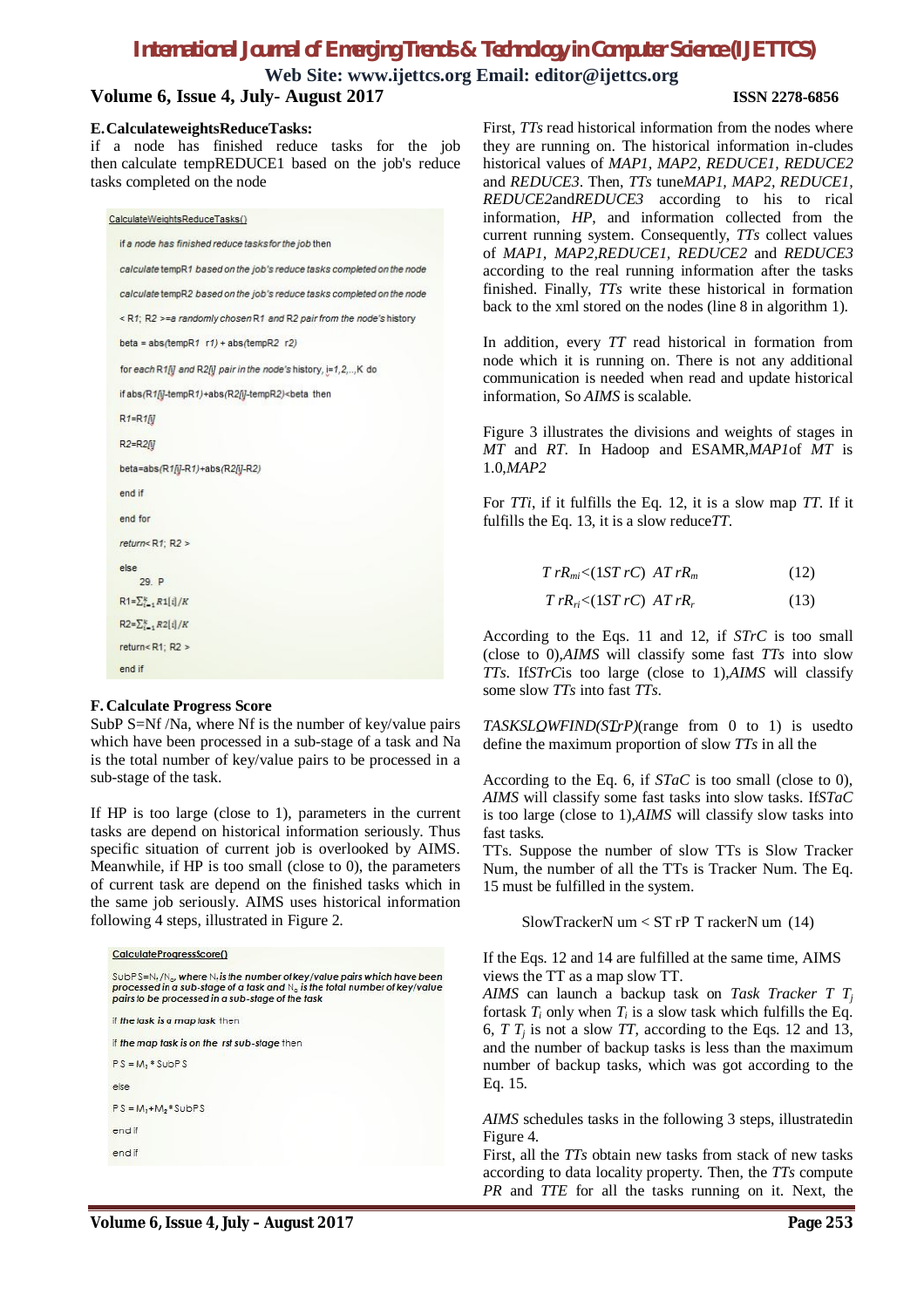**Web Site: www.ijettcs.org Email: editor@ijettcs.org**

### **Volume 6, Issue 4, July- August 2017 ISSN 2278-6856**

algorithm finds which tasks are slow *MT* or slow *RT*. Consequently, these slow tasks are inserted into correspondent queue of slow tasks (queue of slow *MT* or queue of slow *RT*). Meanwhile, if stack of new tasks is empty, the *TT* tries to find slow task in the queue of slow tasks, and launches backup task. Only when the *TT* is not a map/reduce slow *TT*, it can launch backup tasks for *MT*/*RT*.

# **4.EVALUATION**

We have verified the AIMS effectiveness using Hadoop 2.3.0 and jdk1.8 and two large data sets of 600MB each.

The configuration parameters for AIMS are given below: Jobname: We can directly pass the job name like grep, wordcount,pietc to the aims.sh Inputname: we can mention the input file that can be used for processing Output directory: the directory where the jobs output files are placed



**Figure 5.** Affection of "HP" on the execute time, "HP" does not affect execute time too muchto the method mentioned in [20]. The detail experimental environment are showed in tableII.

#### **A.Experimental environment**

We establish experimental environment by using virtual machines on Ubuntu 16.04 and Oracle Virtual Box. This virtual Box is installed withThe version of JDK is 1.8.0.10, and the version of Hadoop is 2.3.0. The AIMS is implemented based on Hadoop 2.3.0. Because we cannot get the primary version of ESAMR MapReduce scheduling algorithm, so we implement a new one, according

#### **Table II** PROFILES OF EXPERIMENTS

|   |  |     | No. of copies $TT$ /node m/r slots on $TTs$ | <b>Benchmarks</b>           |
|---|--|-----|---------------------------------------------|-----------------------------|
|   |  |     |                                             | "grep",<br>"Sort", "WordCou |
| 3 |  | 3/3 |                                             | nt"                         |

The benchmarks used in these experiments are examples in Hadoop: "Grep", *"Sort"* and *"WordCount"*, because ESAMR also uses the two programs as benchmarks. The

two benchmarks show key characteristic of MapReduce clearly.

#### **B. Correctness of historical information**

In order to verify the correctness of historical information used in *AIMS*, we list historical information and information collected from the real system in Figure 8. For either *MT* or *RT*, the weights of stages recorded in the historical information are not far from the weights collected from the real system. The weights of all the stages are far from the constant weights in Hadoop and ESAMR.

#### **C. Performance of AIMS**

In order to evaluate performance of AIMS, We compare performance of six different Map Reduce scheduling Backup mechanism and Historical information are all very useful in "Sort". AIMS decreases time of execution about 24% compared to Hadoop.

algorithm by running Sort and Word Count ten times each. The six algorithms are Hadoop without backup mechanism, scheduling algorithm in Hadoop, LATE, SAMR, ESAMR using historical information and AIMS. Parameters used in AIMS are gotten from experiments in subsection IV-B. primary slow RT, and hence saving a lot of time. By finding real slow tasks and launching backup tasks on fast nodes, AIMS has archived better performance than all the other MapReduce schedulers.

Figure 7 shows the efficiency of *AIMS* when running *Sort*  benchmark. We uses the execute time of Hadoop as thebaseline, and finds that Hadoop without backup mechanism spends about double time in executing the same job. ESAMR decreases about 11% execute time, ESAMR using historical information mechanism decreases about 21% execute time, *AIMS*decreases about 22% execute time compared toHadoop. This is because *RT*spend a long time in *Sort*. Backup tasks on fast nodes for slow *RT* can finish in a shorter time than the



**Figure 7.** The execute results of "Sort" running on the experiment platform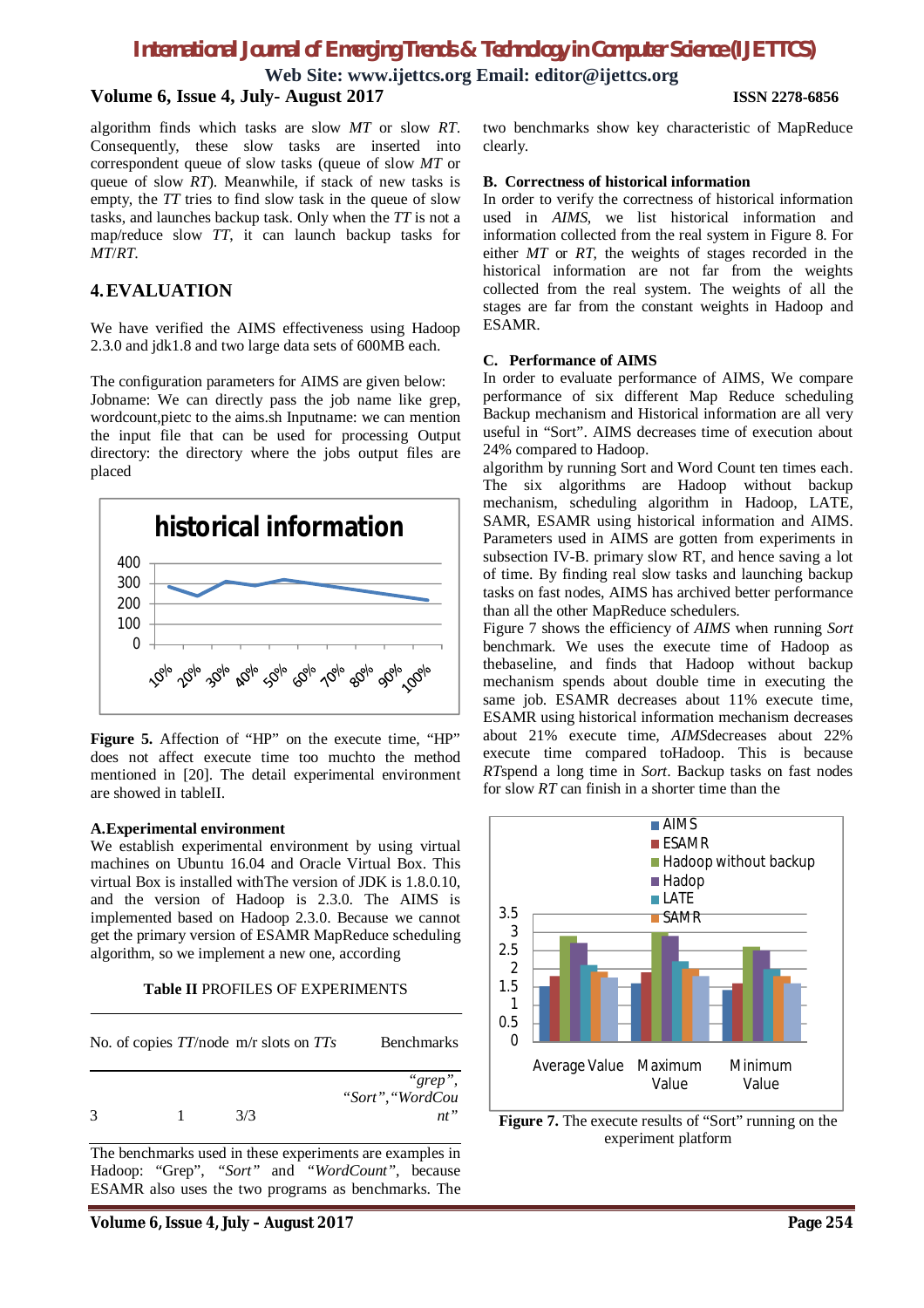**Web Site: www.ijettcs.org Email: editor@ijettcs.org**

# **Volume 6, Issue 4, July- August 2017 ISSN 2278-6856**

Backup tasks and Historical information are not very useful in "WordCount". AIMS decreases time of execution about 21% compared to Hadoop



**Figure 7.** The execute results of "WordCount" running on the experiment platform.

In Figure 8, Hadoop without backup mechanism spends just a little more time than Hadoop when running *WordCount* benchmark. ESAMR scheduling algorithm can decrease about 10% , ESAMR scheduling algorithm with historical information mechanism can decrease about 16% execute time, *AIMS* can decrease about 19% execute time compared to Hadoop. This is because *RT* spends a shorter time in *WordCount* than *Sort* benchmark and backup tasks for slow tasks cannot save too much time.

### **5.CONCLUSION AND FUTURE ENHANCEMENTS**

Here, in this paper, we have proposed and implemented *AIMS*: an Adaptive Improved Scheduling Algorithm, which uses file split file mechanism and classifies slow nodes into map and reduce slow nodes. The experimental results have shown the performance of the AIMS: an Adaptive Improved Scheduling Algorithm. The algorithm decreases the execution time of MapReduce jobs, especially in large data sets. The algorithm selects slow tasks and launch backup tasks accordingly while classifying nodes correctly, and saving a lot of system resources.

The proposed algorithm can be enhanced further for below activities.At initial stage, this algorithm focuses only on how to account for data locality when launching backup tasks, because data locality may remarkably acceler-ate the data load and store. Second, *AIMS* is considering a mechanism to incorporate that tune the parameters should be added. Third, *AIMS* will be evaluated on various platforms by first evaluated on rented Cloud Computing platform

### **REFERENCES**

- [1] J. Dean and S. Ghemawat, "Mapreduce: simplied data pro-cessing on large clusters," in OSDI 2004: Proceedings of 6thSymposium on Operating System Design and Implemention,(New York), pp. 137–150, ACM Press, 2004.
- [2] J. Dean and S. Ghemawat, "MapReduce: a flexible data processing tool," Communications of the ACM, vol. 53, no. 1,72–77, 2010.
- [3] J. Varia, "Cloud architectures," White Paper of Amazon,jineshvaria.s3.amazonaws.com/public/clouda rchitectures-varia.pdf, 2008.
- [4] L. Barroso, J. Dean, and U. Holzle, "Web search for a planet: The Google cluster architecture," IEEE Micro, vol. 23, no. 2, pp22–28, 2003.
- [5] L. Vaquero, L. Rodero-Merino, J. Caceres, and M. Lindner, "A break in the clouds: towards a cloud definition," ACMSIGCOMM Computer ACMSIGCOMM Computer Communication Review, vol. 39, no. 1, 50–55, 2008.
- [6] R. Buyya, C. Yeo, S. Venugopal, J. Broberg, and I. Brandic, "Cloud computing and emerging IT platforms: vision, hype, and reality for delivering computing as the 5th utility," FutureGeneration Computer Systems, vol. 25, no. 6, pp. 599–616,2009.
- [7] S. Ghemawat, H. Gobioff, and S.-T. Leung, "The google file system," in SOSP 2003: Proceedings of the 9th ACMSymposium on Operating Systems Principles, (New York, NY,USA), pp. 29–43, ACM, 2003.F. Chang, J. Dean, S. Ghemawat, W. Hsieh, D. Wallach Burrows, T. Chandra, A. Fikes, and R. Gruber, "Bigtable: A distributed storage system for structured data," in Proceed-ings of the 7th USENIX Symposium on Operating Systems Design and Implementation (OSDI 2006), 2006.
- [8] C. Ranger, R. Raghuraman, A. Penmetsa, G. Bradski, and Kozyrakis, "Evaluating mapreduce for multi-core and mul-tiprocessor systems," in HPCA 2007: Proceedings of the 2007IEEE 13th International Symposium on High Performance Computer Architecture, (Washington, DC, USA), pp. 13– 24,IEEE Computer Society, 2007.
- [10]M. de Kruijf and K. Sankaralingam, "Mapreduce for the cell b.e. architecture," tech. rep., Department of<br>Computer Sciences, University of Sciences, University of WisconsinCMadison, 2007.
- [11]B. He, W. Fang, Q. Luo, N. K. Govindaraju, and T. Wang, "Mars: a mapreduce framework on graphics processors," in PACT 2008: Proceedings of the 17th International Conference on Parallel Architectures and Compilation Techniques, (NewYork, NY, USA), pp. 260–269, ACM, 2008.
- [12]M. Schatz, "CloudBurst: highly sensitive read mapping with MapReduce," Bioinformatics, vol. 25, no. 11, p. 1363, 2009.
- [13]S. Zhang, J. Han, Z. Liu, K. Wang, and S. Feng, "Spatial Queries Evaluation with MapReduce," in Proceedings of the2009 Eighth International Conference on Grid and Cooper-ative Computing-Volume 00, pp. 287–292, IEEE ComputerSociety, 2009.